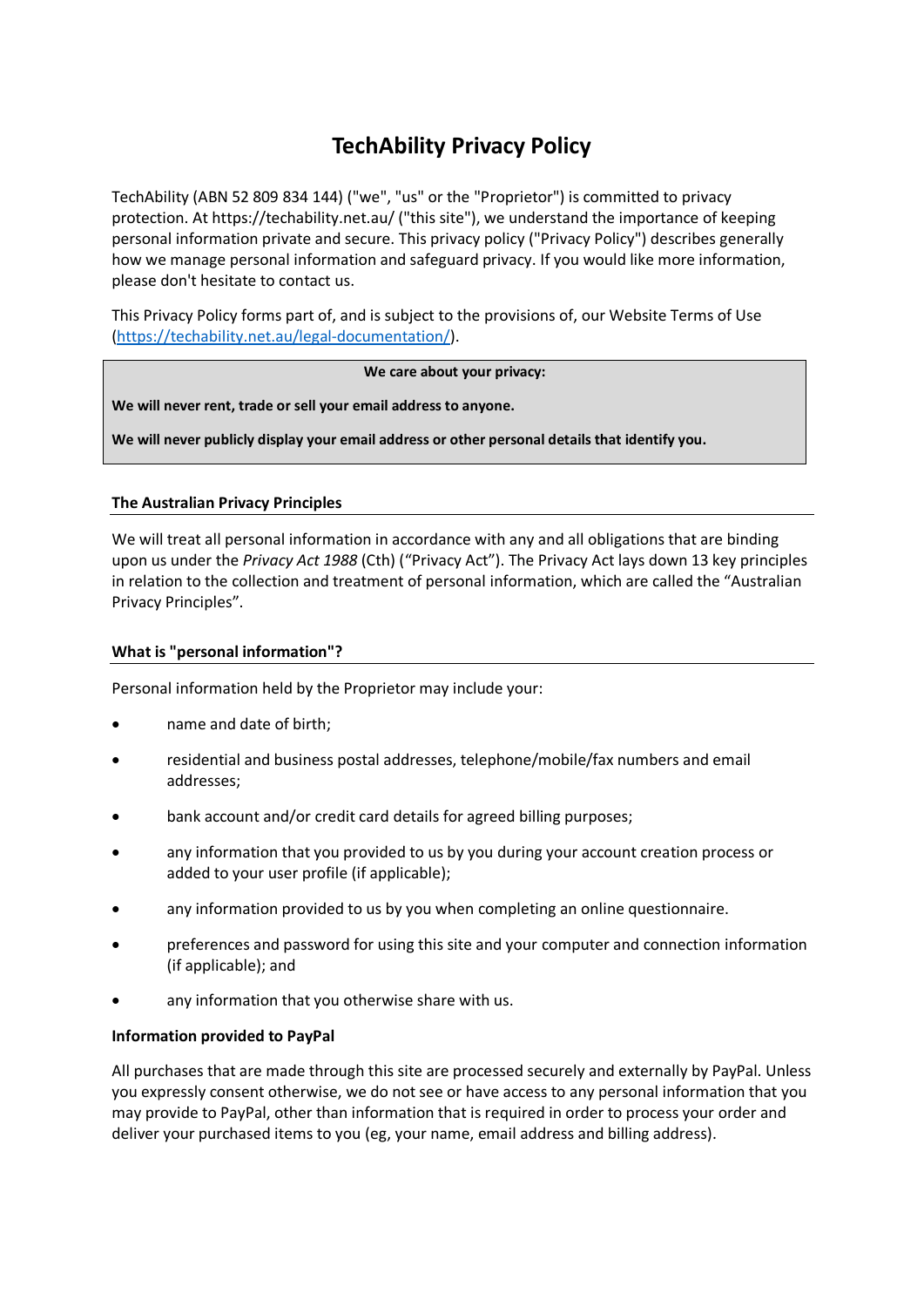#### **How we may collect your personal information**

At this site, we only collect personal information that is necessary for us to conduct our business as a business specialising in technology consulting for organisations with a passion for helping people.

#### **Information that you provide to us**

We may collect personal information that you provide to us about yourself when you:

- use this site, including (without limitation) when you:
	- − create a user account (if applicable);
	- − add information to your user profile (if applicable);
	- − provide information when completing a questionnaire of our website;
	- purchase any products and/or services through this site;
	- − add reviews, forum or chat room messages or comments in any elements of this site that permit user-generated content;
	- − register for access to premium content or request certain premium features (if applicable); or
	- − complete an online contact form to contact us or any third party supplier;
- provide information to us by telephone or through marketing or competition application forms; or
- send us an email or other communication.

#### **IP addresses**

This site may also collect Internet Protocol (IP) addresses. IP addresses are assigned to computers on the internet to uniquely identify them within the global network. The Proprietor collects and manages IP addresses as part of the service of providing internet session management and for security purposes. The Proprietor may also collect and use web log, computer and connection information for security purposes and to help prevent and detect any misuse of, or fraudulent activities involving, this site.

#### **Cookies**

This site uses "cookies" to help personalise your online experience. A cookie is a text file or a packet of information that is placed on your hard disk by a web page server to identify and interact more effectively with your computer. There are two types of cookies that may be used at this site: a persistent cookie and a session cookie. A persistent cookie is entered by your web browser into the "Cookies" folder on your computer and remains in that folder after you close your browser, and may be used by your browser on subsequent visits to this site. A session cookie is held temporarily in your computer's memory and disappears after you close your browser or shut down your computer. Cookies cannot be used to run programs. Cookies are uniquely assigned to you, and can only be read by a web server in the domain that issued the cookie to you. In some cases, cookies may collect and store personal information about you. The Proprietor extends the same privacy protection to your personal information, whether gathered via cookies or from other sources.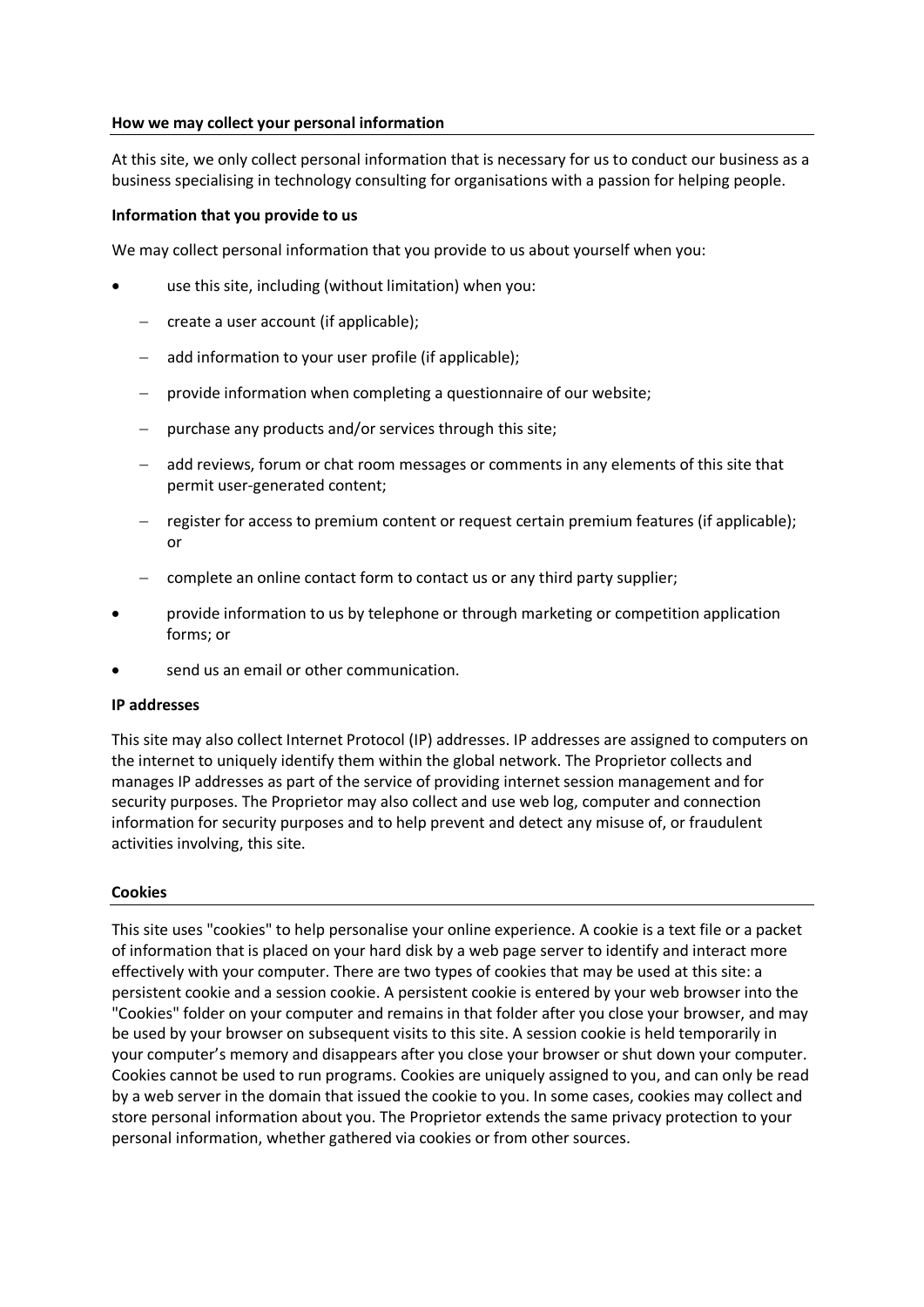You can configure your internet browser to accept all cookies, reject all cookies or notify you when a cookie is sent. Please refer to your internet browser's instructions to learn more about these functions. Most web browsers automatically accept cookies, but you can usually modify your browser settings to decline cookies if you prefer. If you choose to decline cookies, you may not be able to fully experience the interactive features of this site.

## **Why we use cookies**

This site uses cookies in order to:

- remember your preferences for using this site;
- manage the signup process when you create an account with us;
- recognise you as logged in while you remain so. This avoids your having to log in again every time you visit a new page;
- facilitate e-commerce transactions, to ensure that your order is remembered between pages during the checkout process;
- show relevant notifications to you (eg, notifications that are relevant only to users who have, or have not, created an account or subscribed to newsletters or email or other subscription services); and
- remember details of data that you choose to submit to us (eg, through online contact forms or by way of comments, forum posts, chat room messages, reviews, ratings, etc).

Many of these cookies are removed or cleared when you log out but some may remain so that your preferences are remembered for future sessions.

# **Third party cookies**

In some cases, third parties may place cookies through this site. For example:

- Google Analytics, one of the most widespread and trusted website analytics solutions, may use cookies de-identified data about how long users spend on this site and the pages that they visit;
- Google AdSense, one of the most widespread and trusted website advertising solutions, may use cookies to serve more relevant advertisements across the web and limit the number of times that a particular advertisement is shown to you; and
- third party social media applications (eg, Facebook, Twitter, LinkedIn, Pinterest, YouTube, Instagram, etc) may use cookies in order to facilitate various social media buttons and/or plugins in this site.

## **How we may use your personal information**

Your personal information may be used in order to:

- provide our services to you;
- verify your identity;
- assist you to place orders through this site;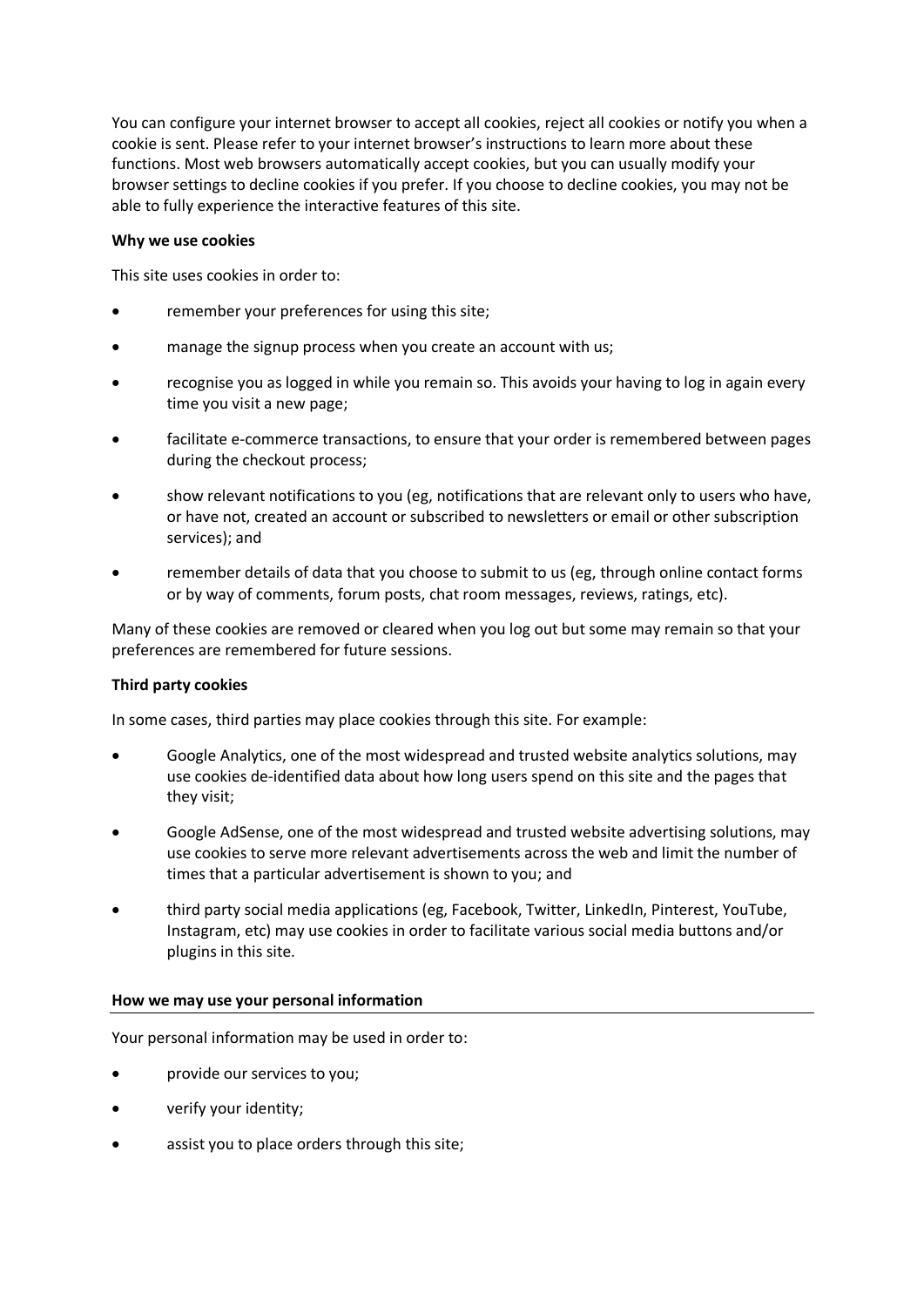- process any purchases of products and/or services that you may make through this site, including charging, billing and collecting debts;
- make changes to your account (if applicable);
- respond to any queries or feedback that you may have;
- conduct appropriate checks for credit-worthiness and for fraud;
- prevent and detect any misuse of, or fraudulent activities involving, this site;
- conduct research and development in respect of our products and/or services;
- gain an understanding of your information and communication needs or obtain your feedback or views about our products and/or services in order for us to improve them; and/or
- maintain and develop our business systems and infrastructure, including testing and upgrading of these systems,

and for any other purpose reasonably considered necessary or desirable by the Proprietor in relation to the operation of our business.

From time to time we may email our customers with news, information and offers relating to our own products/services or those of selected partners. Your personal information may also be collected so that the Proprietor can promote and market products and services to you. This is to keep you informed of products, services, and special offers we believe you will find valuable and may continue after you cease acquiring products and services from us. If you would prefer not to receive promotional or other material from us, please let us know and we will respect your request. You can unsubscribe from such communications at any time if you choose.

## **When we may disclose your personal information**

## **Information provided to suppliers**

If you acquire or access any other goods or services from a third party supplier through this site, we will provide to that supplier such information as is necessary to enable it to process and administer your order. Such information will include personal information about you, including (without limitation) your name and contact details.

## **Information provided to other organisations**

In order to deliver the products/services you require or for the purposes set out above, the Proprietor may disclose your personal information to organisations outside the Proprietor. Your personal information may be disclosed to these organisations only in relation to this site, and the Proprietor takes reasonable steps to ensure that these organisations are bound by confidentiality and privacy obligations in relation to the protection of your personal information. These organisations may carry out or provide:

- customer enquiries;
- mailing systems;
- billing and debt-recovery functions;
- information technology services;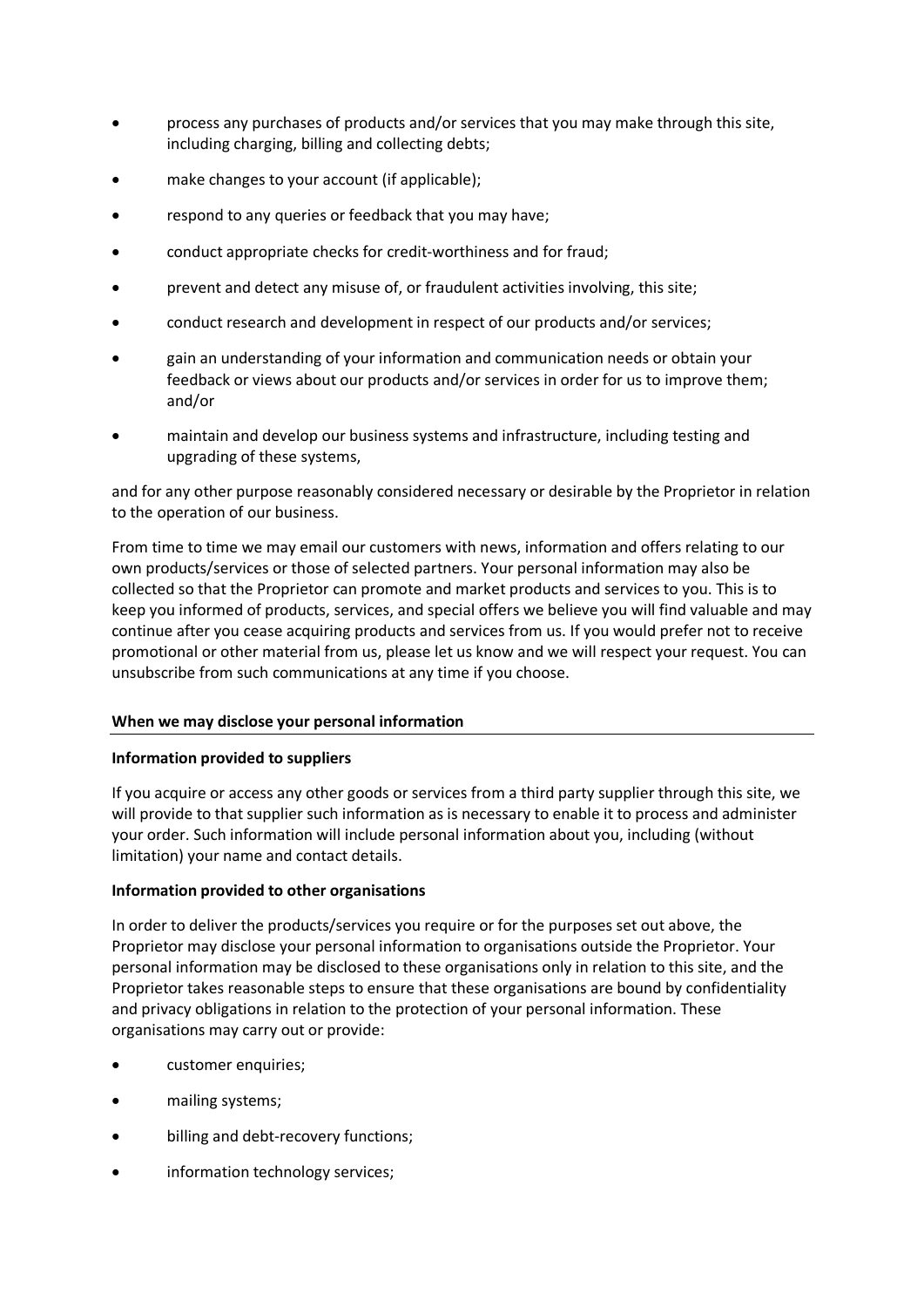- marketing, telemarketing and sales services;
- market research; and
- website usage analysis.

In addition, we may disclose your personal information to:

- your authorised representatives or legal advisers (when requested by you to do so);
- credit-reporting and fraud-checking agencies;
- credit providers (for credit-related purposes such as creditworthiness, credit rating, credit provision and financing);
- our professional advisers, including our accountants, auditors and lawyers;
- government and regulatory authorities and other organisations, as required or authorised by law;
- organisations who manage our business strategies, including those involved in a transfer/sale of all or part of our assets or business (including accounts and trade receivables) and those involved in managing our business risk and funding functions; and
- the police or other appropriate persons where your communication suggests possible illegal activity or harm to others.

## **Contacting us about privacy**

If you would like more information about the way we manage personal information that we hold about you, or are concerned that we may have breached your privacy, please contact us by email to [info@techability.net.au](mailto:info@techability.net.au) or by post.

## **Access to your personal information**

In most cases, you may have access to personal information that we hold about you. We will handle requests for access to your personal information in accordance with the Australian Privacy Principles. All requests for access to your personal information must be directed to the Privacy Officer by email using the email address provided above or by writing to us at our postal address. We will deal with all requests for access to personal information as quickly as possible. Requests for a large amount of information, or information that is not currently in use, may require further time before a response can be given. We may charge you a fee for access if a cost is incurred by us in order to retrieve your information, but in no case will we charge you a fee for your application for access.

In some cases, we may refuse to give you access to personal information that we hold about you. This may include circumstances where giving you access would:

- be unlawful (eg, where a record that contains personal information about you is subject to a claim for legal professional privilege by one of our contractual counterparties);
- have an unreasonable impact on another person's privacy; or
- prejudice an investigation of unlawful activity.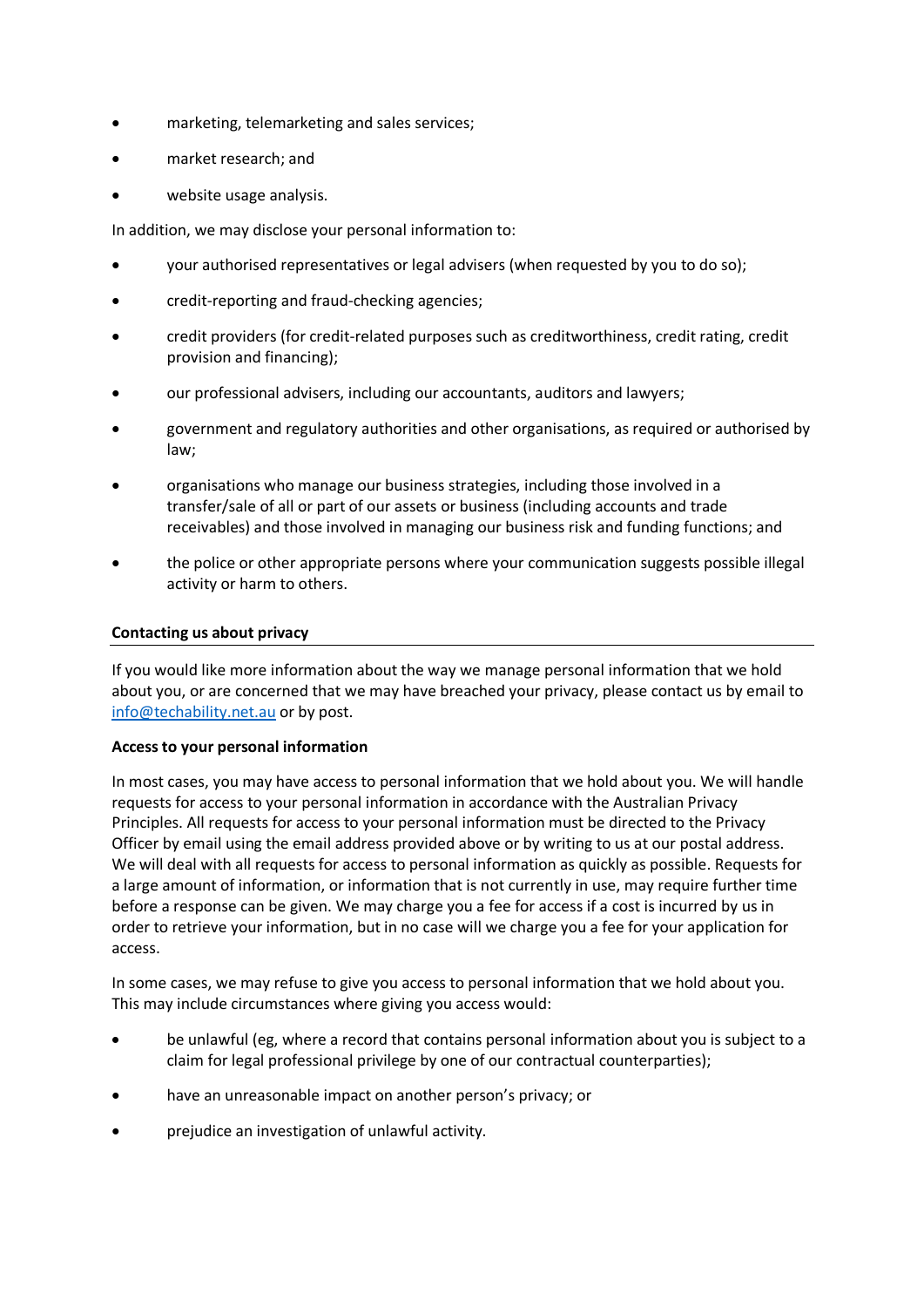We may also refuse access where the personal information relates to existing or anticipated legal proceedings, and the information would not be accessible by the process of discovery in those proceedings.

If we refuse to give you access, we will provide you with reasons for our refusal.

# **Correcting your personal information**

We will amend any personal information about you that is held by us and that is inaccurate, incomplete or out of date if you request us to do so. If we disagree with your view about the accuracy, completeness or currency of a record of your personal information that is held by us, and you ask us to associate with that record a statement that you have a contrary view, we will take reasonable steps to do so.

# **Storage and security of your personal information**

We are committed to maintaining the confidentiality of the information that you provide us and we will take all reasonable precautions to protect your personal information from unauthorised use or alteration. In our business, personal information may be stored both electronically (on our computer systems and with our website hosting provider). Firewalls, anti-virus software and email filters, as well as passwords, protect all of our electronic information. Likewise, we take all reasonable measures to ensure the security of hard-copy information.

# **Third party websites**

You may click-through to third party websites from this site, in which case we recommend that you refer to the privacy statement of the websites you visit. This Privacy Policy applies to this site only and the Proprietor assumes no responsibility for the content of any third party websites.

## **Redirection to PayPal**

In particular, when you submit an order to us, you may be automatically redirected to PayPal in order to complete the required payment. The payment page that is provided by PayPal is not part of this site. As noted above, we are not privy to any of the bank account, credit card or other personal information that you may provide to PayPal, other than information that is required in order to process your order and deliver your purchased items to you (eg, your name, email address and billing address). We recommend that you refer to PayPal's privacy statement if you would like more information about how PayPal collects and handles your personal information.

## **Re-marketing**

We may use the Google AdWords and/or Facebook re-marketing services to advertise on third party websites to previous visitors to this site based upon their activity on this site. This allows us to tailor our marketing to better suit your needs and to only display advertisements that are relevant to you. Such advertising may be displayed on a Google search results page or a website in the Google Display Network or inside Facebook. Google and Facebook may use cookies and/or pixel tags to achieve this. Any data so collected by Google and/or Facebook will be used in accordance with their own respective privacy policies. None of your personal Google and/or Facebook information is reported to us.

You can set preferences for how Google advertises to you using the Google Ads Settings page (https://www.google.com/settings/ads). Facebook has enabled an AdChoices link that enables you to opt out of targeted advertising.